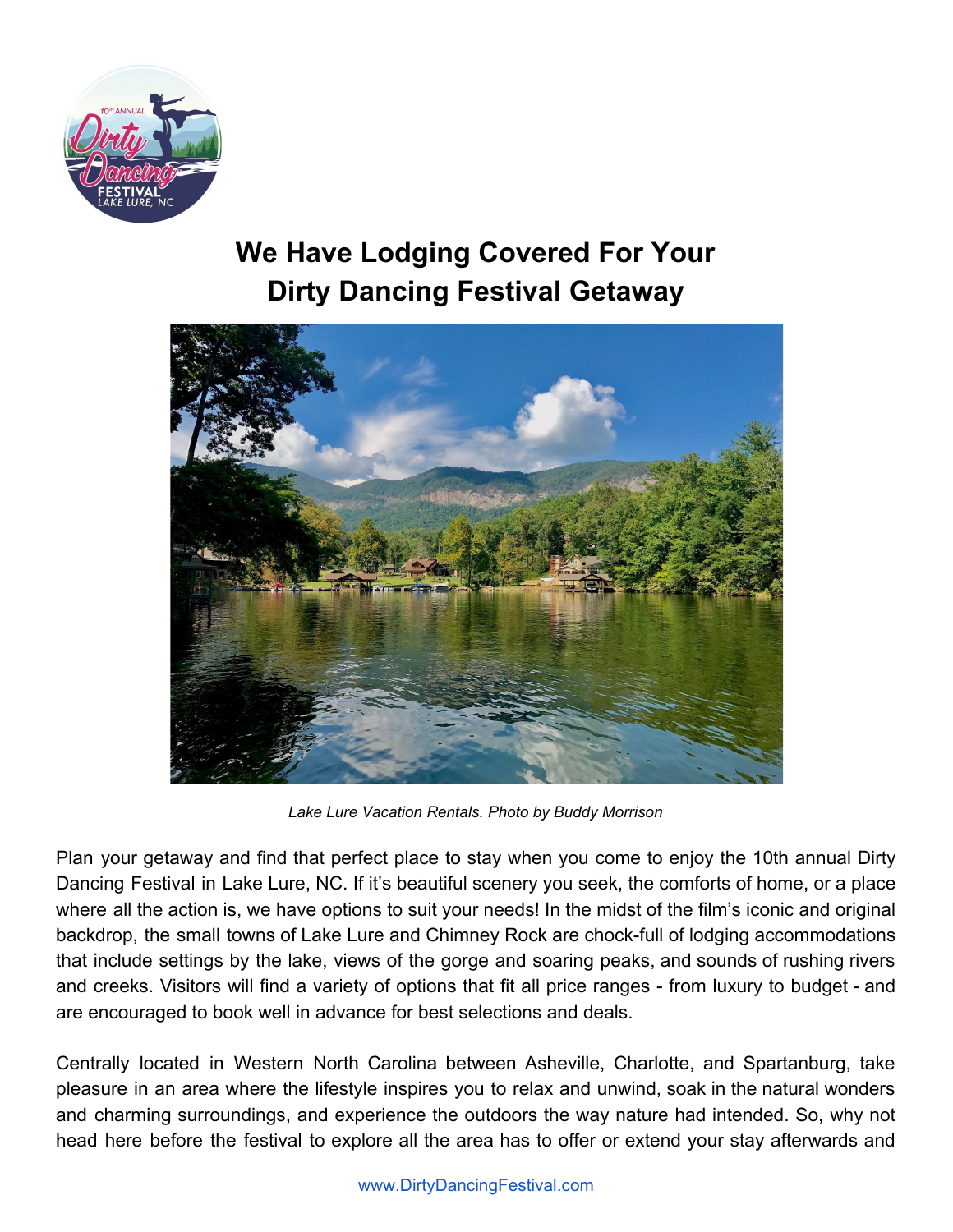soak in the breathtaking beauty? Either way you travel, we have everything you need to "have the time of your life" this September.



*Lake Lure Inn & Spa, Lake Lure*

## **LAKE LURE, NC**

Nestled deep in the Blue Ridge Mountains, in the heart of the Hickory Nut Gorge, lies Lake Lure, a majestic town surrounded by towering vistas and 27-miles of shoreline. Named "Best Mountain Lake Getaway" by The Official Best of the Carolinas, Lake Lure is a place visited by generations, many of which have turned it into their home away from home. With so many awe-inspiring ways to spend the day, from boat tours, music, dance, and romance, to a natural playground with high-octane adventures, Lake Lure lives up to the hype and delivers on hospitality set at your own pace.

Lake Lure lodging options include the following properties. Click on each to learn more! [1927 Lake Lure Inn & Spa,](https://www.lakelure.com/) Dirty Dancing Festival Host Hotel

[Rumbling Bald Resort](https://www.rumblingbald.com/)

[Bed & Breakfasts and Lodges](https://www.visitncsmalltowns.com/places-to-stay/?skip=0&sort=rankTitle&subcatids=3®ionids=3)

[Cabins, Cottages and Vacation Rentals](https://www.visitncsmalltowns.com/places-to-stay/?skip=0&sort=rankTitle&subcatids=2®ionids=3)